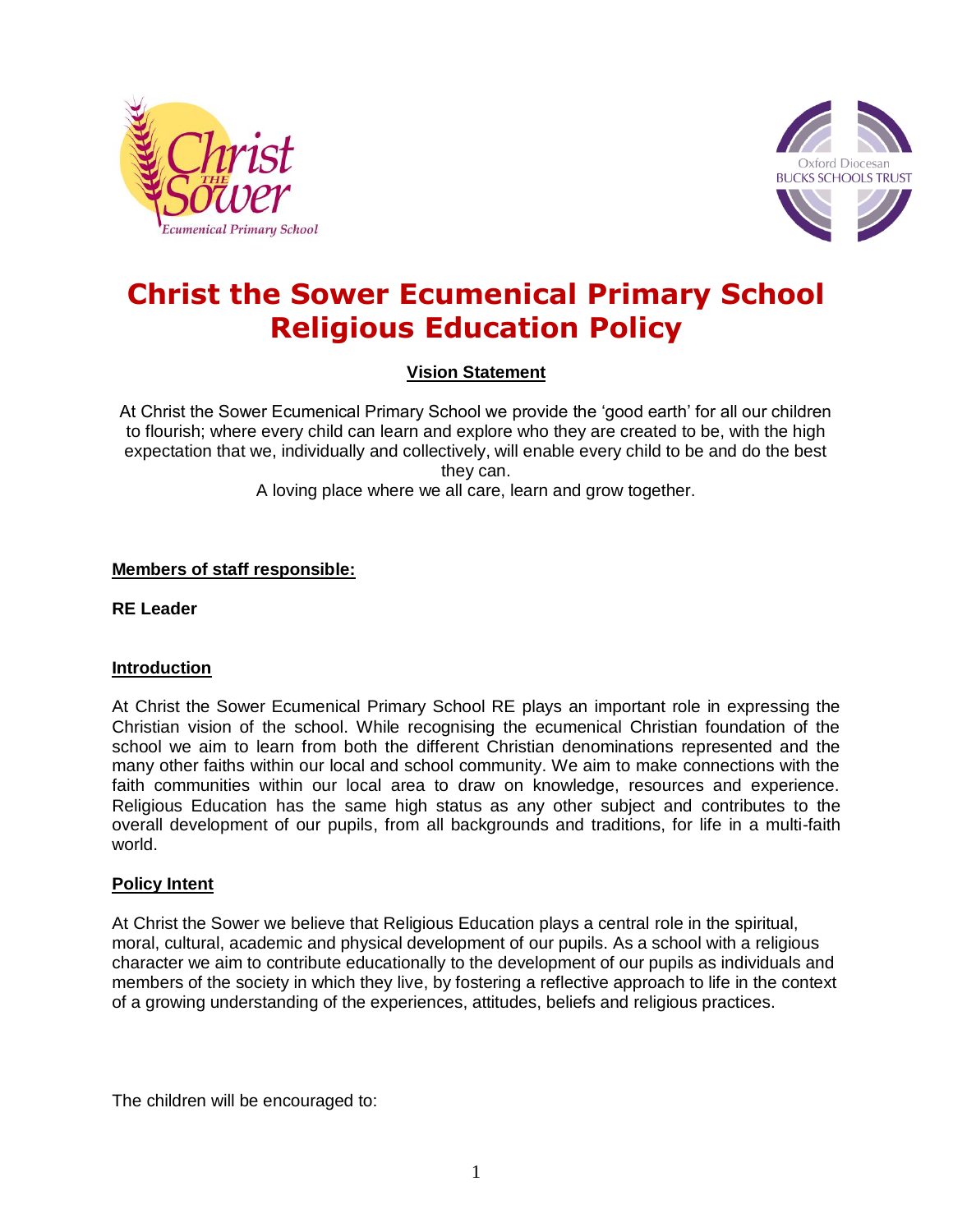- Gain a thorough knowledge of Christianity
- Develop their own personal beliefs and values through their spiritual, moral, social and cultural development
- Understand from and learn about different religions and faiths, essential if they are to develop a respect and tolerance of other faiths.

At Christ the Sower our scheme of work is based on the Milton Keynes Agreed Syllabus and planning by the Oxford Diocese Board of Education. Teachers also draw knowledge from the Understanding Christianity material.

We aim to develop the children's skills of enquiry, expression, empathy and reasoning. The main focus is Christianity with Hinduism, Judaism and Islam being studied thematically in Years 2 to 6. Infant children will experience stories from these faiths.

Our approach is through distinctive Religious Education led topics, which allow:

- Specific teaching about religious practices.
- Opportunity for children to explore moral issues, questions about self, relationships and the world around us.

Pupils are encouraged to:

- Develop a coherent understanding of each faith studied and recognise its distinctive features.
- Identify ideas and practices which are shared by religions.
- Reflect upon their and others' experience so as to become aware of the spiritual dimension of life.

In teaching Religious Education, use of the following should be made:

- 1. Children's experience, books, artefacts, videos, music, drama, visits to places of worship and visitors from people from other faiths.
- 2. The Christian year will also form a framework.

There will be an important link between Religious Education and Collective Worship.

## **Policy Implementation**

The scheme of work for Christ the Sower School has been developed to incorporate the Milton Keynes Agreed Syllabus 2017 – 2022

We have adopted an enquiry-based approach, beginning with the children's own knowledge and experience before moving into learning about and from religion. We provoke challenging questions that will develop pupil's knowledge and understanding of Christianity and other principal religions in Great Britain, fostering personal reflection and spiritual development. We aim to encourage children to explore their own beliefs (religious and non-religious) in the light of what they learn, as they examine how faith impacts individuals and society. Through the topics chosen we teach a respect for others, including those with different faiths or none, challenging prejudice and encouraging empathy, generosity and compassion. Within class discussions we encourage inclusive, informed and positive attitudes enabling pupils to live as responsible citizens in a diverse society. Ultimately we want to enable pupils to build their sense of identity and belonging, which will help them flourish within our Christian community.

A variety of resources, styles, and techniques will be used as appropriate to enable all children to make progress in RE regardless of their starting points, ability or background. Provision for children with Special Educational Needs and those children who are gifted and talented will be addressed through the planning process. Teachers differentiate tasks in RE as in all subjects.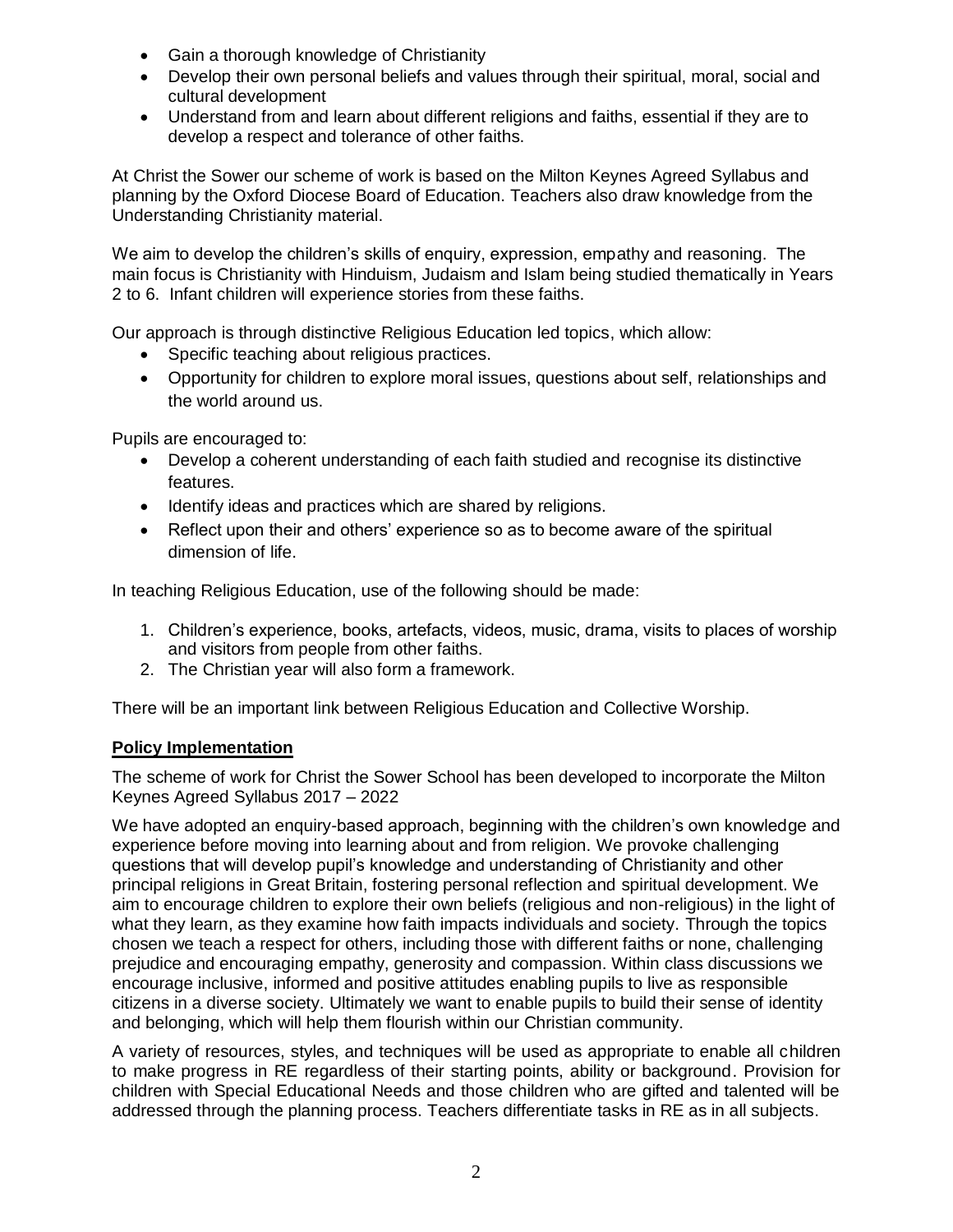Our planning is led by key questions which have been grouped around three main strands of learning about religion **Believing** - What do people believe about God, people and the natural world? Who am I? How and why are some stories and books sacred and important in religion? How do people's beliefs about God, the world and others impact on their lives? **Behaving** - What can people learn from religious leaders and teachers? How do religious families and communities practise their faith, and what contributions do they make to local life?

**Belonging** - What does it mean to belong? How and why are religious celebrations important to people? How and why do symbols express religious meaning? What do people believe about life after death and how are these beliefs reflected in the ways in which they mark death?

Teachers need to ensure they cover each strand (believing, behaving and belonging) by addressing all the key questions in a study of Christianity and some of the questions for the other core religions. The focus in Key Stage 1 should be on Christianity and Judaism, but referring to other faiths where appropriate, particularly if there are members of other faiths in the class. In Key Stage 2, Christianity should again be the main faith taught in each year group, alongside Hinduism and Islam, but where appropriate, opportunity should be taken to refer back to the faiths and topics covered in KS1. Progression in the scheme is shown by a variety of key questions, which change in context depending upon the age and knowledge of the children, thus developing their moral and spiritual awareness. This progression can be seen by looking at the plans in all year groups.

#### Early Years Syllabus

RE is not a statutory requirement at EYFS but best practice ensures that a variety of religious experiences and concepts should be covered, particularly under the Early Learning Goals relating to Understanding the World. These goals ask children to talk about past and present events in their own lives and in the lives of family members. They need to know that other children don't always enjoy the same things, and are sensitive to this. They know about similarities and differences between themselves and others, and among families, communities and traditions. Some of these relate easily to religious and cultural practices such as festivals and observance. Stories from religious traditions provide a rich literary and cultural heritage and provide them with a range of experiences and emotions. Encountering the diversity of faiths and beliefs within their community at this early age raises awareness of the diverse world around them and prepares them for future learning.

## **Assessing Impact**

Assessment for learning is an essential part of the everyday teaching and learning in RE and will be continual. It will take place through class work and discussion and will be recorded by identifying children working at the expected level for their age and those working below or at greater depth. In both Key Stages the children will be assessed by observation, book scrutinise and questioning. We will use the assessment materials from the ODBE to record progress and attainment. The RE coordinator monitors the teaching of RE throughout the school, gathering samples of work to ensure progression and coverage. Lessons are observed in order to maintain a high quality of teaching and learning. There is a dedicated section for RE on the annual reports to parents.

## **Curriculum Monitoring**

The RE Leader reviews the planning completed by each year group to:

- Check coverage to ensure all requirements of the Agreed Syllabus are adequately met.
- Identify any gaps or unnecessary repetition
- Ensure that appropriate resources are identified and, where necessary acquired
- Review work completed by pupils to monitor standards throughout the school.